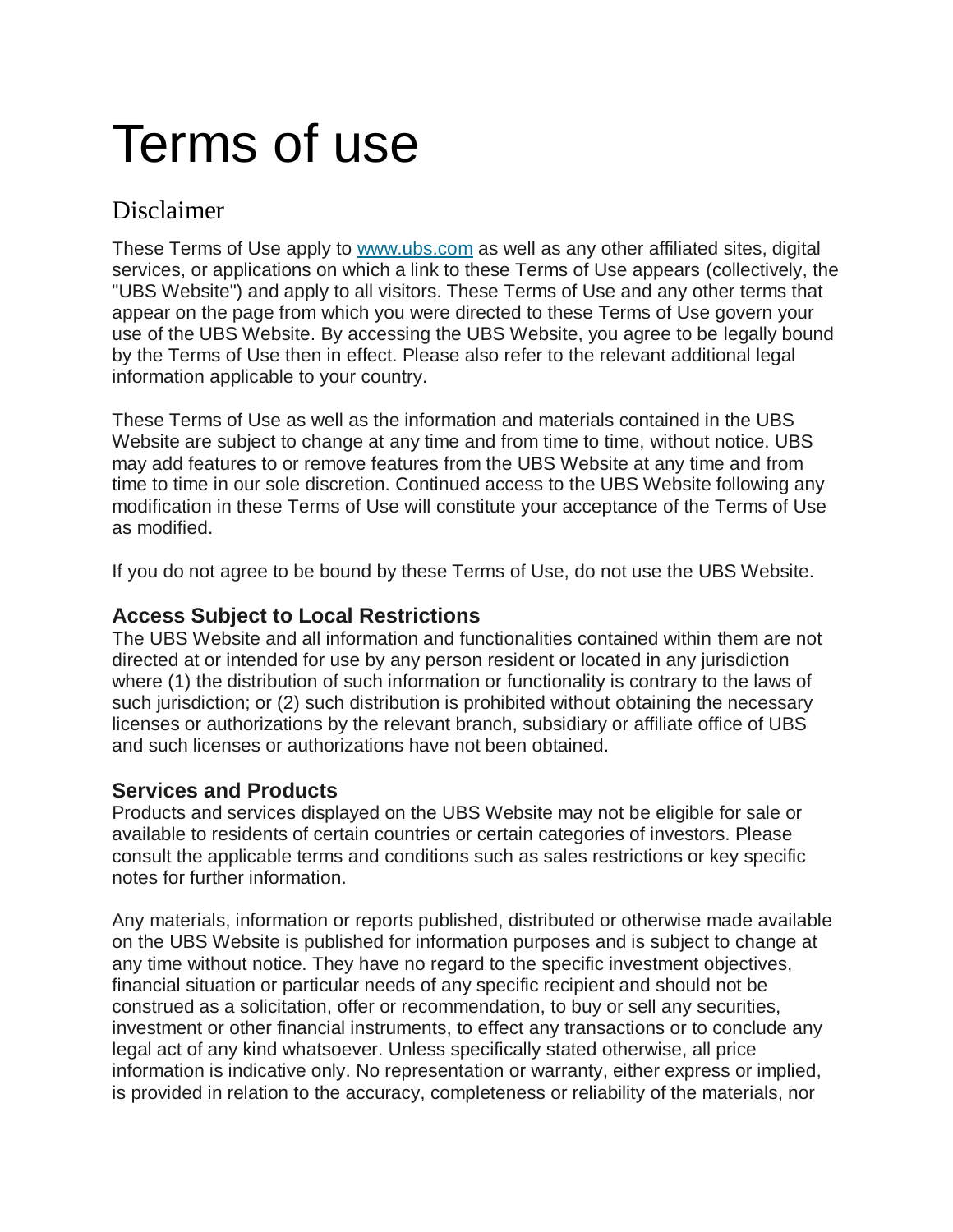are they a complete statement of the securities, markets or developments referred to herein. The materials should not be regarded by recipients as a substitute for the exercise of their own judgment. Any opinions are subject to change without notice and may differ or be contrary to opinions expressed by other business areas or groups of UBS as a result of using different assumptions and criteria. UBS is not under any obligation to update or keep current the information contained herein nor to remove any outdated information from the UBS Website or to expressly mark it as being outdated.

#### **No Offer**

All information and materials published, distributed or otherwise made available on the UBS Website are provided for informational purposes, for your non-commercial, personal use only. No information or materials published on the UBS Website constitutes a solicitation, an offer, or a recommendation to buy or sell any investment instruments, to effect any transactions, or to conclude any legal act of any kind whatsoever.

UBS does not provide investment, legal or tax advice through the UBS Website and nothing herein should be construed as being financial, legal, tax or other advice. UBS does not represent that any securities or services discussed are suitable for any investor. No investment or other decisions should be made solely based on the contents or information found on the UBS Website.

When making a decision about your investments, you should seek the advice of a professional financial advisor or qualified expert.

#### **Performance**

The future performance of an investment cannot be deduced from previous market value, i.e. the value of an investment may fall as well as rise. An investment may also lose value due to changes in rates of foreign exchange. UBS cannot guarantee that any capital invested will maintain or increase in value.

#### **Forward Looking Statements**

The UBS Website may contain statements that constitute "forward looking statements". While these forward looking statements may represent UBS's judgment and future expectations, a number of risks, uncertainties and other important factors could cause actual developments and results to differ materially from UBS's expectations. UBS is under no obligation to (and expressly disclaims any such obligation to) update or alter its forward looking statements whether as a result of new information, future events, or otherwise.

# **No Warranty**

Your use of the UBS Website is at your own risk. The UBS Website, together with all content, information and materials contained therein, is provided "as is" and "as available" ", without any representations or warranties of any kind. Any materials, information or content accessed, downloaded or otherwise obtained through the use of the UBS Website is done at your own risk and UBS is not responsible for any damage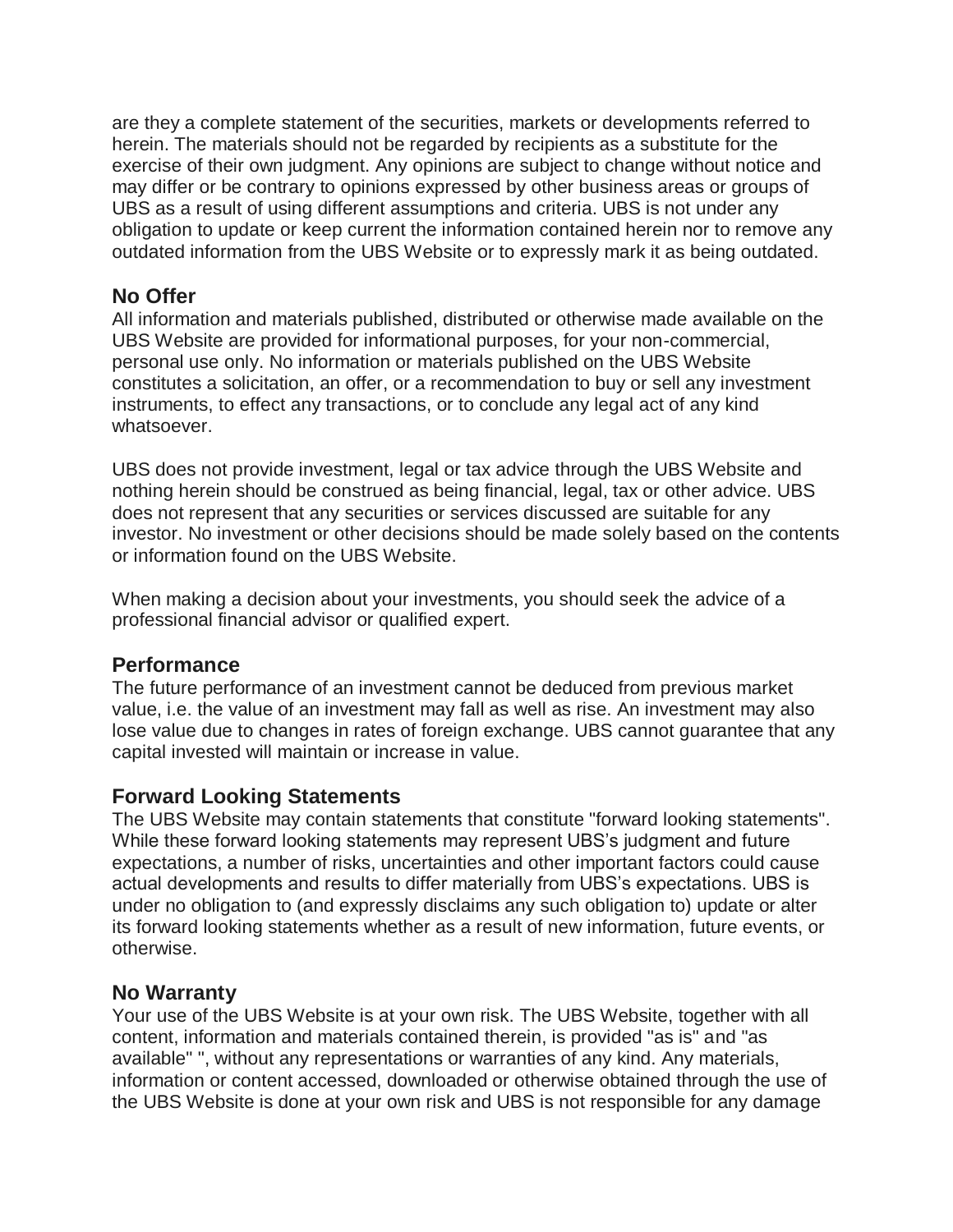to your computer systems or loss of data that results from the download of such material. UBS and its affiliates expressly disclaimer all representations or warranties of any kind, whether express or implied, with respect to the UBS Website, and all materials, information, content and functionalities contained herein, including but not limited to warranties of title, non-infringement, merchantability or fitness for a particular purpose. Without limiting the foregoing, UBS does not warrant the accuracy, timeliness, completeness, security, reliability or availability of the UBS Website or the information or results obtained from use of the UBS Website, or that the UBS Website will be available at all times, or is virus-free or error-free.

#### **No Liability**

To the fullest extent permitted by law, in no event shall UBS or our affiliates, or any of our directors, employees, contractors, service providers or agents have any liability whatsoever to any person for any direct or indirect loss, liability, cost, claim, expense or damage of any kind, whether in contract or in tort, including negligence, or otherwise, arising out of or related to the use of all or part of the UBS Website, or any links to third party websites.

You are solely responsible for acquiring and maintaining such electronic devices and equipment that can handle and will allow you to access and use the UBS Website and for taking adequate and appropriate data security measures in accordance with good industry practice to protect yourself against fraud or cyber-attacks on a continuous basis (e.g. by using the most recent browser versions, and installing recommended security patches and up-to-date anti-virus programs and firewalls). UBS specifically disclaims all liability for any tampering with any user's computer system by unauthorized parties, or for losses or liabilities suffered by any user arising from viruses or attacks by hackers.

In no event will UBS or our affiliates, or any of our officers, directors, employees, contractors, service providers or agents be liable for any incidental, special, punitive or consequential damages howsoever caused arising out of the use of the UBS Website, its content, or the inability to use the UBS Website.

This disclaimer of liability applies to any and all damages or injury, including those caused by any failure of performance, error, omission, interruption, deletion, defect, delay in operation or transmission, computer virus, communication line failure, theft, destruction, or unauthorized access, whether for breach of contract, tortious behavior, negligence or under any other cause of action.

#### **Links**

The UBS Website may contain third party content or links to third party websites. These content and links are provided solely for your convenience and information. UBS has no control over, does not assume any responsibility for and does not make any warranties or representations as to, any third party content or websites, including but not limited to, the accuracy, subject matter, quality or timeliness. UBS shall have no liability for third party content or websites or websites linking to or framing the UBS Website.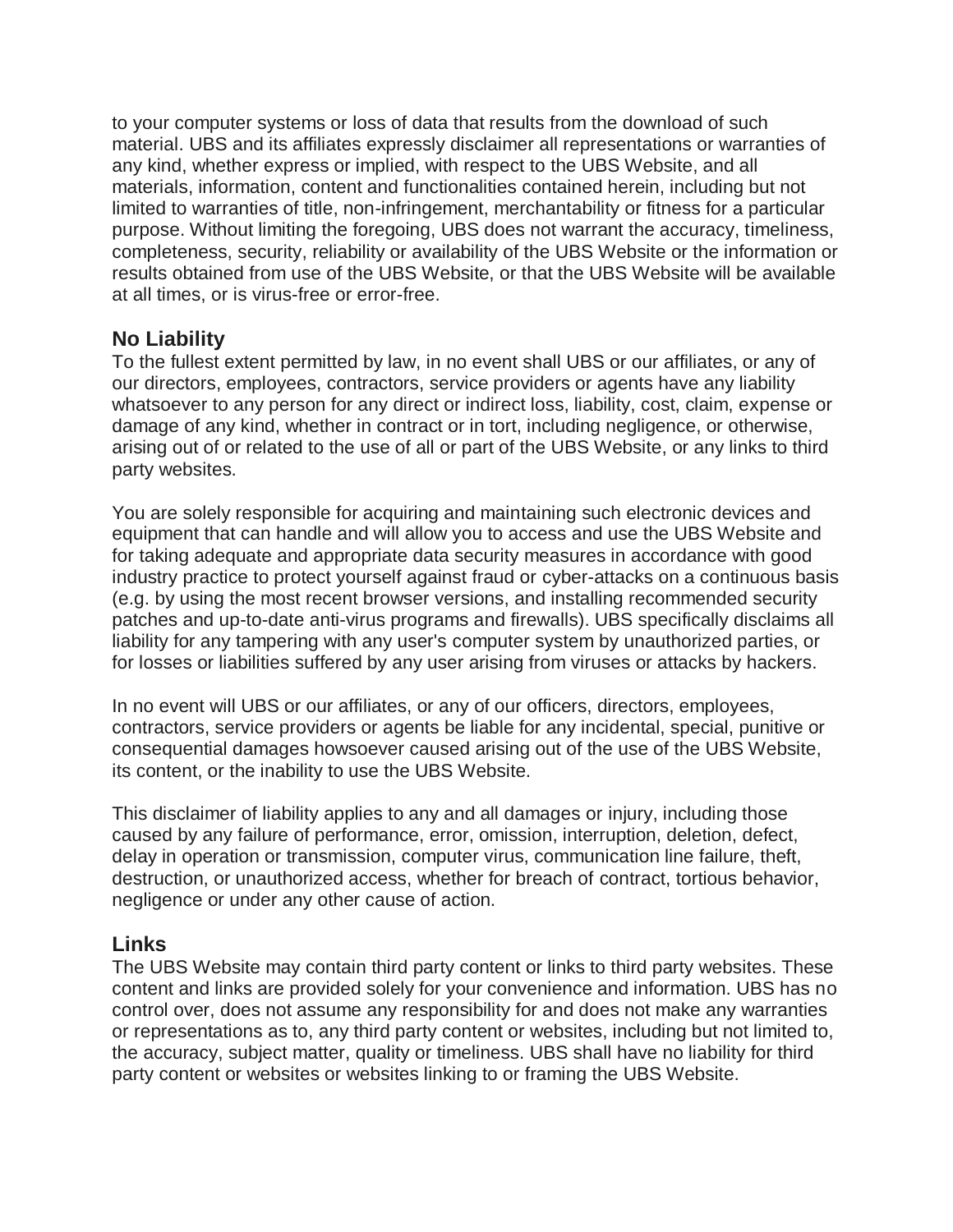### **Social Bookmarks**

The UBS Website may contain social bookmarks which are identifiable by means of their respective buttons. Social bookmarks allow users of certain social media platforms to post links to selected UBS web pages on their social media accounts in order to bookmark them or share them with their social media contacts. If you use social bookmarks, you will be sending personal identifying data to the respective social media platform. Any comments or activity made by or carried out by persons using social bookmarks is not controlled, endorsed or monitored by UBS and UBS shall not be responsible or liable for such. Persons who share UBS communications via social bookmarks are not authorized to speak for or represent UBS and their views and opinions must be regarded as strictly their own and not UBS's. In addition, the provisions in these Terms of Use relating to Links also apply to social bookmarks.

#### **Intellectual Property Rights**

UBS, or the applicable third party owner, retains all right, title and interest (including copyrights, trademarks, patents, as well as any other intellectual property or other right) in all information and content (including all text, data, graphics and logos) on the UBS Website. Individual pages and/or sections of the UBS Website may be printed for personal or internal use only, and provided that such print outs retain all applicable copyright or other proprietary notices. All users must not, without limitation, modify, copy, transmit, distribute, display, perform, reproduce, publish, license, frame, create derivative works from, transfer or otherwise use in any other way, whether in whole or in part, any information, text, graphics, images, video clips, directories, databases, listings or software obtained from the UBS Website for commercial or public purposes, without the prior written permission of UBS. Systematic retrieval of content from the UBS Website to create or compile, directly or indirectly, a collection, compilation, database or directory (whether through robots, spiders, automatic devices or manual processes) or creating links to the UBS Website without the prior written permission from UBS is strictly prohibited.

The key symbol and UBS are among the registered and unregistered trademarks of UBS. Other marks may be trademarks of their respective owners. Except as noted above, you may not use any trademarks of UBS for any purpose without the prior written permission of UBS.

# **Electronic Communication (E-Mail)**

The Internet is an universally accessible medium. Ordinary e-mail messages sent over the Internet are neither confidential nor secure. They may be easily accessible by third parties and may entail a considerable amount of danger and risk including: (a) lack of confidentiality (e-mails and their attachments can be read and/or monitored without detection); (b) manipulation or falsification of the sender's address or of the e-mail's (or attachment's) content (e.g. changing the sender's address(es) or details); (c) system outages and other transmission errors, which can cause e-mails and. their attachments to be delayed, mutilated, misrouted and deleted; (d) viruses, worms, Trojan horses etc. may be spread undetected by third parties and may cause considerable damage; and (e) interception by third parties.